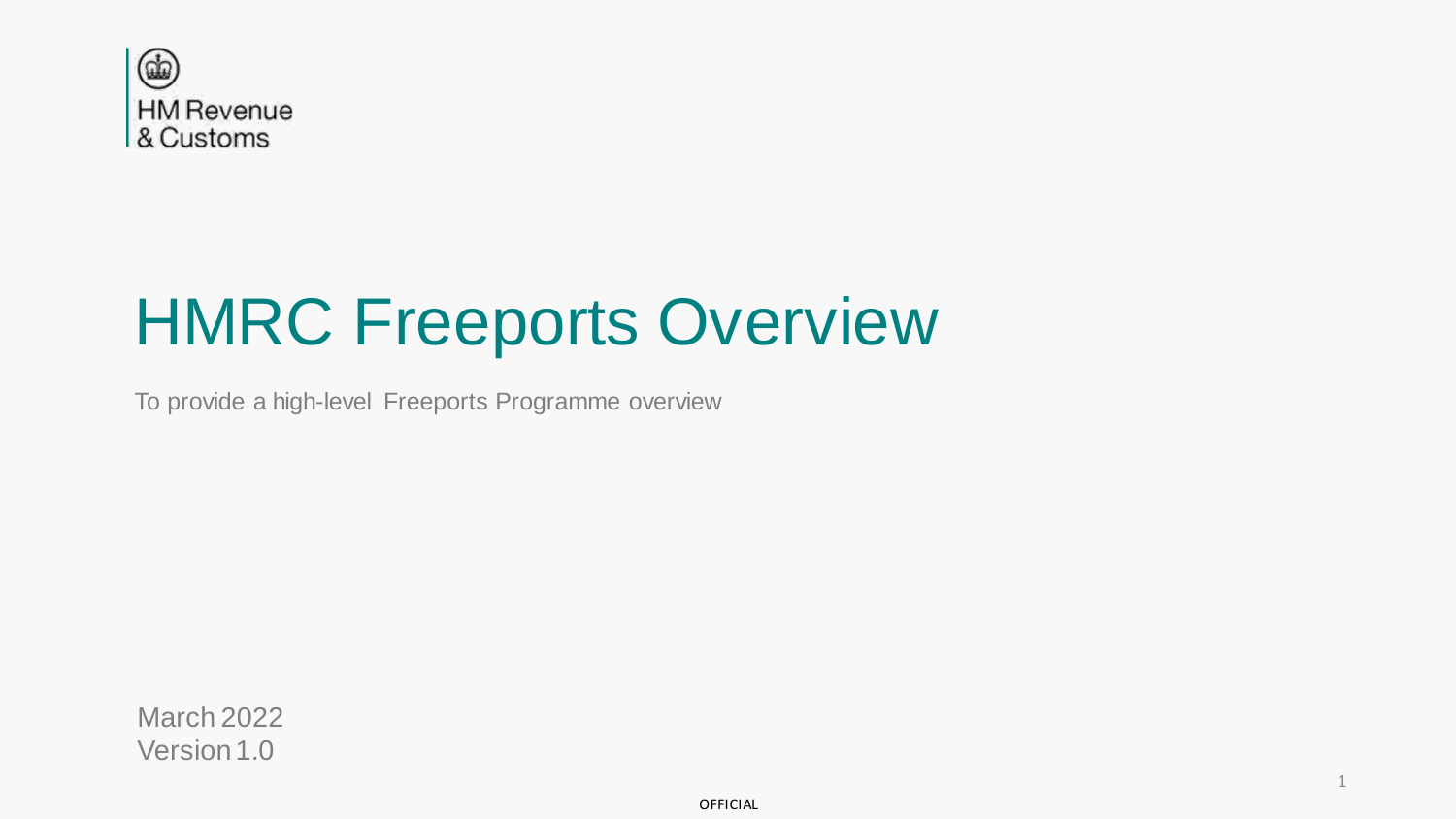- The reintroduction of UK Freeports is a Government manifesto commitment and a high priority for the Chancellor
- The 2019 Conservative Manifesto, set out three main objectives for the re-introduction of Freeports;
	- ➢ Establish Freeports as national hubs for global trade and investment across the UK
	- ➢ Promote regeneration and job creation, particularly in deprived areas
	- ➢ Create hotbeds for innovation
- The Freeports Bidding Prospectus was published 16 November 2020 and marked the opening of the bidding process for Freeports in England (a 12-week window for bidders to submit proposals for 'Freeport' status)
- After reviewing over 40 bids, MHCLG or DLU (Dept for Levelling Up) as they are now known, and HMT agreed upon 8 winning locations which were announced at the Budget in March 2021; *East Midlands Airport, Felixstowe and Harwich, Humber, Liverpool City Region, Plymouth, Solent, Thames and Teesside*
- HMRC is primarily involved in the tax and customs offer within Freeports more information on the offer can be found in our [Freeports YouTube Video](https://www.youtube.com/watch?v=5hDd1qmMHS0)

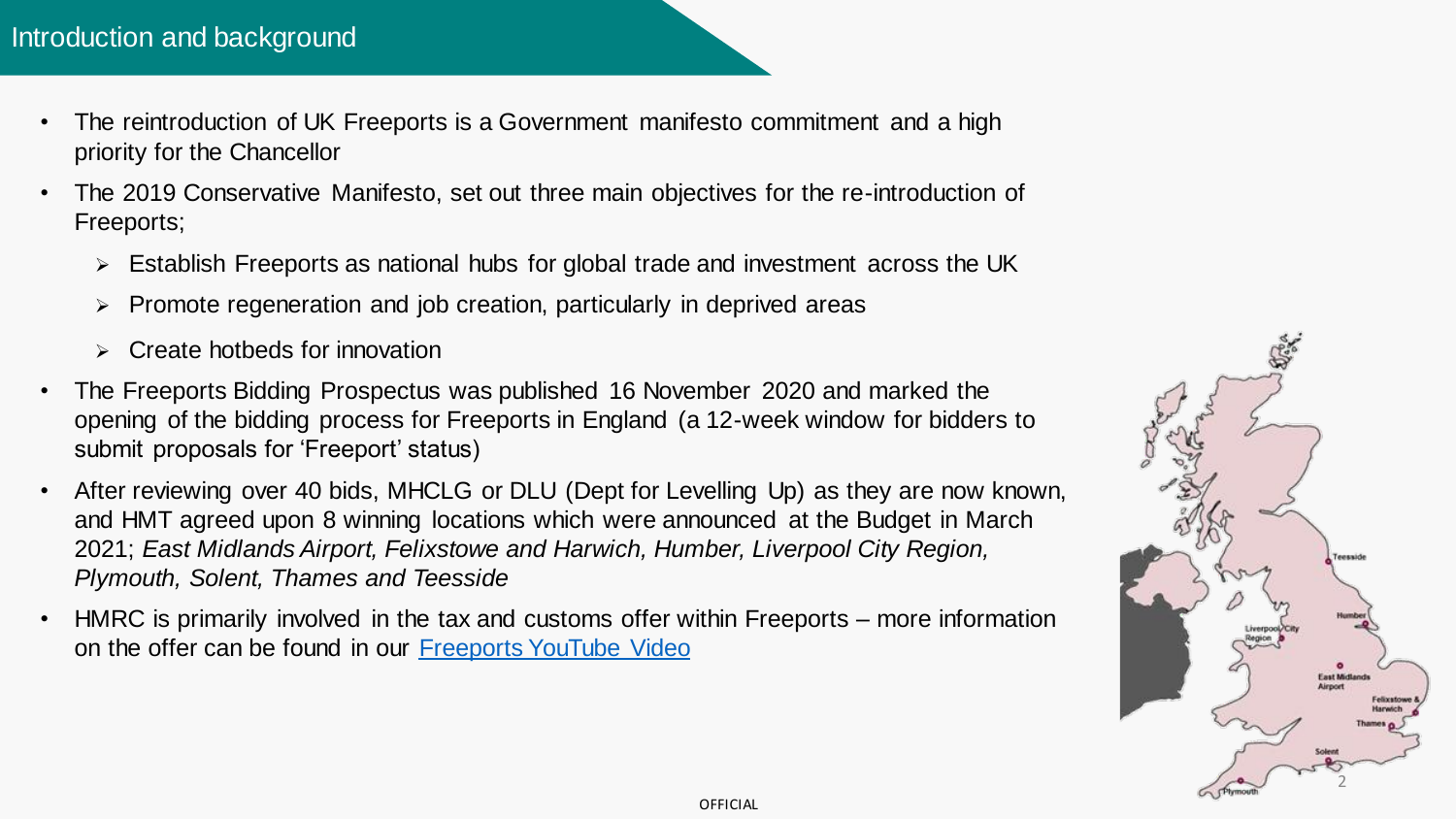- The government remains committed to establishing at least one Freeport in each of Scotland, Wales, and Northern Ireland as soon as possible.
- On 14 Feb 2022 a landmark deal was agreed between the UK and Scottish governments to collaborate and deliver 2 Green Freeports in Scotland.
- The bidding process will open in Spring 2022, closing in summer, after which the bids will be assessed, and successful locations announced. It's hoped that the new sites will be operational by spring 2023.
- Good progress is being made towards an agreement that would see a new Freeport delivered in Wales as part of a shared endeavour between UK and Welsh Governments.
- Timing on the NI Freeport is dependent on a number of wider factors

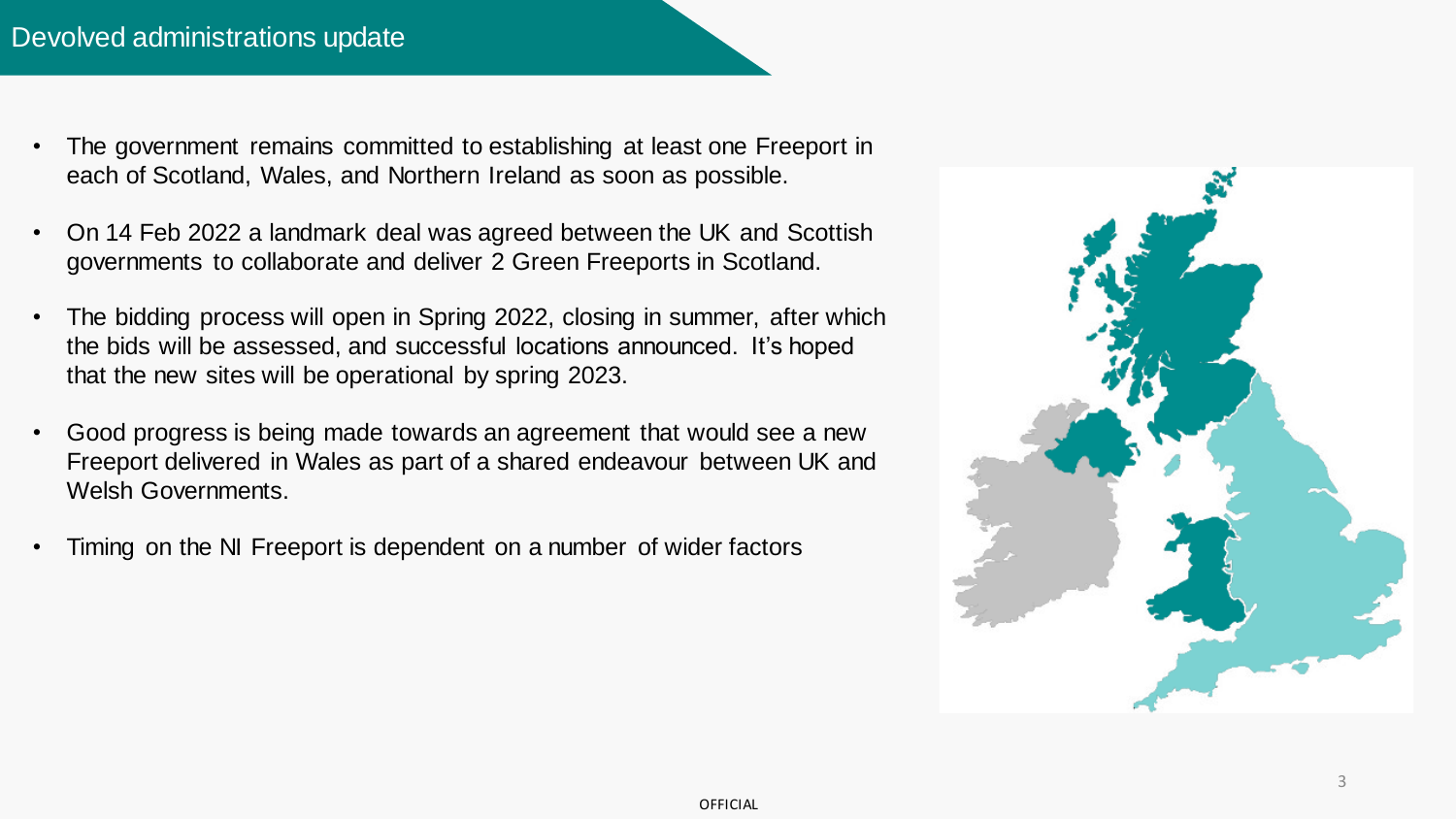- We now have 2 live Freeports with both Customs and Tax Sites live :-
	- Teesside
	- Thames
- Tax site designation Laid Statutory Instruments for 19 tax sites across 7 Freeports
- 11 Tax Sites Live across 4 Freeports
- 8 Tax Sites Going Live 23 March
- Led a comprehensive engagement programme with Freeports, CSOs and Businesses
- Identified and resolved a range of policy challenges e.g., AEOS equivalent
- Worked with the Freeports to define their Tax sites including maps, guidance, assessments and eventual designation/[publication](https://www.gov.uk/government/collections/maps-of-freeports-and-freeport-tax-sites)
- Communications include the Freeports landing page, Freeports Q&A, YouTube Video, Customs Benefits slides, publication material to feed into articles etc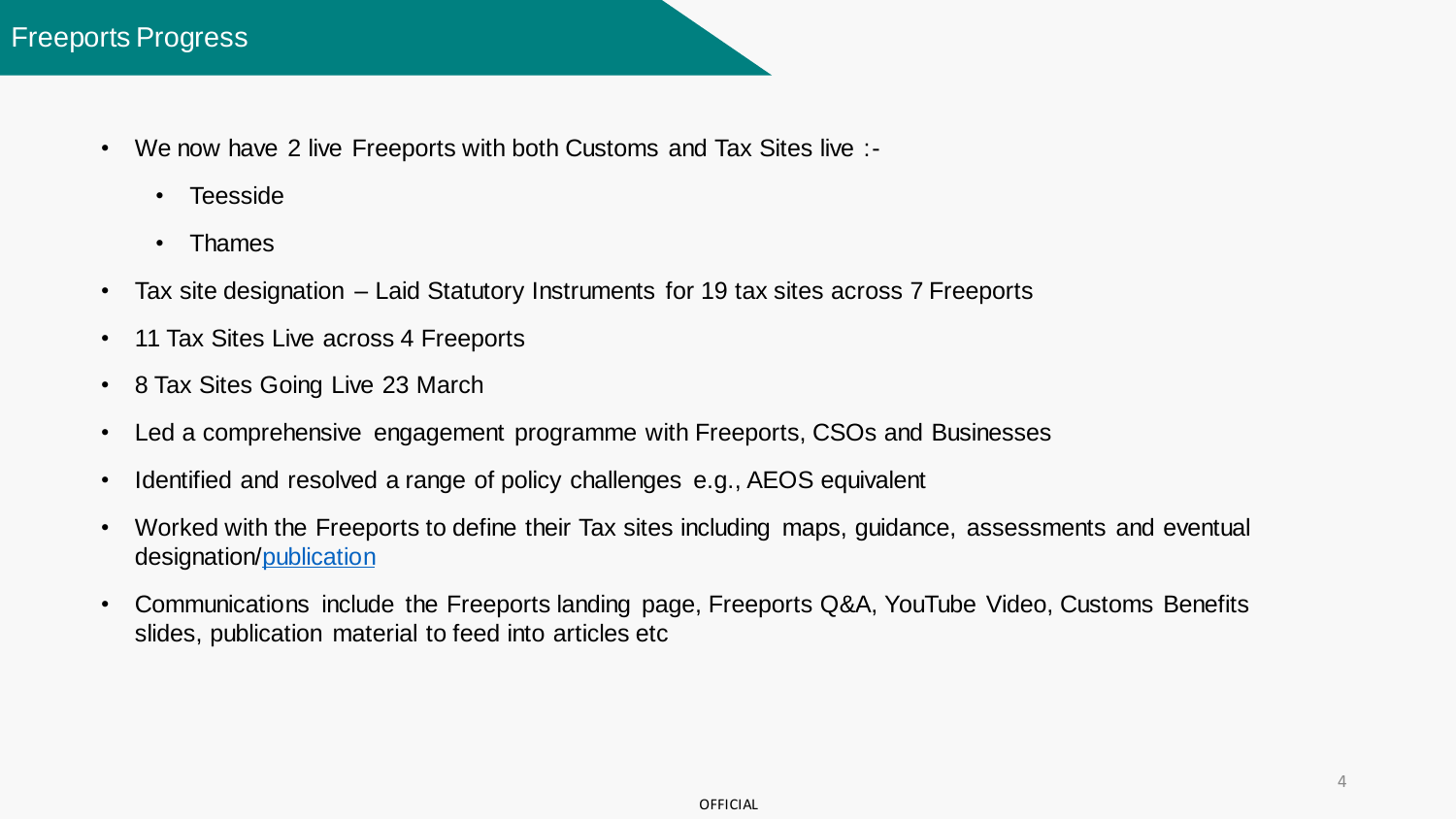In addition to HMRC's involvement, a number of Other Government Departments (OGDs) are involved; in particular, HM Treasury (own the overall policy on Freeports) and The Department for Levelling up Housing, Communities (who owned the bidding process and are working closely with Local Authorities).

Additional OGD involvement;

- **Department for International Trade (DIT)** work on the trade and investment side of Freeports and engagement with the private sector
- **Department for Environment, Food & Rural Affairs (Defra)** lead the work to ensure environmental standards in Freeports
- **Department for Transport (DFT)** are involved from an infrastructure perspective
- **Department for Business, Energy & Industrial Strategy (BEIS)** lead on 'creating hotbeds of innovation' one of the objectives of the policy
- **Department for Education (DFE)** have a small role around skills and apprenticeships
- **Border Force** are responsible for handling customs arrangements and conversations are ongoing with HMRC to agree roles and responsibilities
- **Devolved Authorities:** Relevant departments will also be involved to support work to establish Freeports in Scotland, Wales, and Northern Ireland



5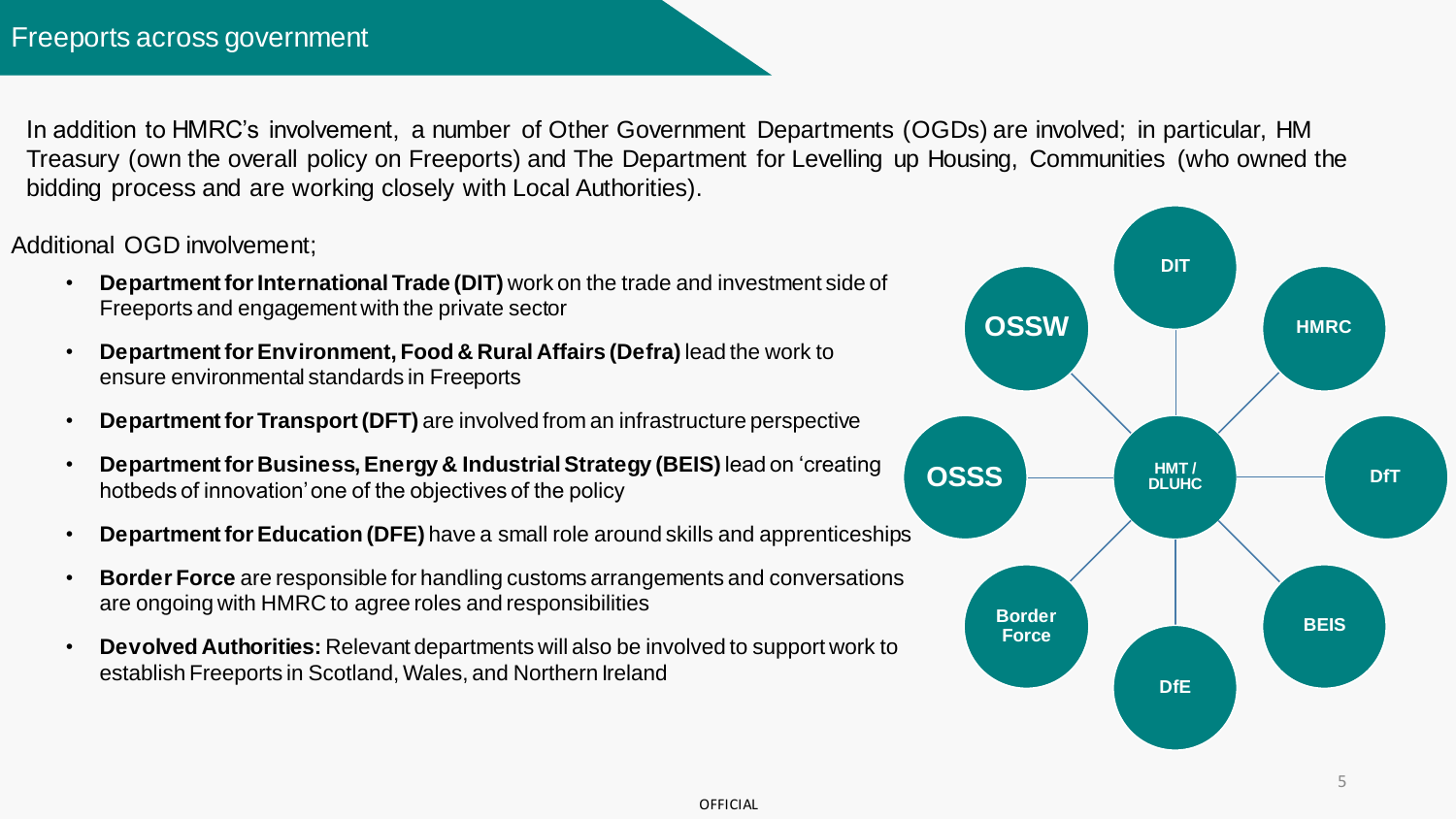Completed Milestone Future Milestone

The below timeline sets out some key dates relating to the introduction of Freeports in England and Green Freeports in Scotland.



*Freeport status as of 10/03/22*

| Freeport             | <b>Tax Sites Designated</b> | <b>Customs</b><br><b>Sites Designated</b> |
|----------------------|-----------------------------|-------------------------------------------|
| <b>Solent</b>        | $\mathbf{z}$                | 0                                         |
| <b>Liverpool</b>     | З                           | 0                                         |
| <b>East Midlands</b> | 3                           | 0                                         |
| <b>Humber</b>        | $\mathfrak{D}$              | ŋ                                         |
| <b>East</b>          | 3                           | 0                                         |
| <b>Teesside</b>      | 3                           | 1                                         |
| <b>Thames</b>        | 3                           | 1                                         |
| <b>Plymouth</b>      | ŋ                           | n                                         |

*Blue text denotes SIs laid but not in force until 23/03/22*

6 *\*A Freeport is defined as operational when at least one tax site and one customs site within the Freeport boundary is designated to operate and the Outline Business Case approved by DLU.*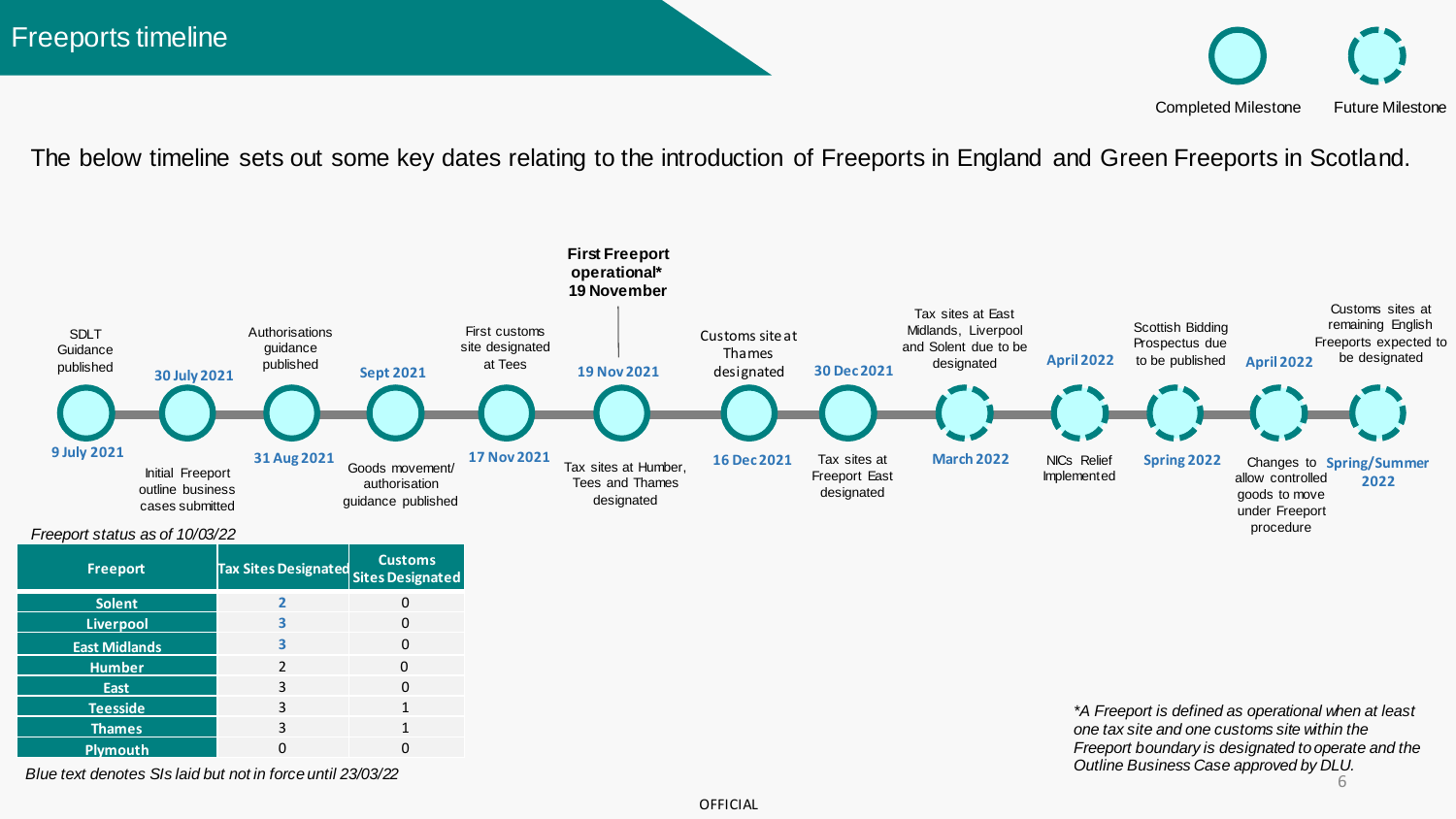#### **Movement of Goods:**

Customs Declaration Service (CDS ) Functional testing of the new Freeport Full and Simplified Declaration procedure codes is complete .

Movement of Controlled Goods can start with full Declarations on in Freeports with the aim of simplified Declarations coming online in April 2022

## **Tax Offer:**

SDLT relief for Freeports has been delivered with 1 claim received to date. IT and guidance development remains on track for March delivery across all remaining Freeport reliefs.( SBA, ECA and Nics.)

#### **Engagement Strategy:**

HMRC continues to build on its successful communication strategy delivering education and opportunities to engage with potential Customs Site Operators and their proposed businesses.

Complete launch of all English Freeports, engage and assist Devolved Admins Scotland, Wales and NI in that order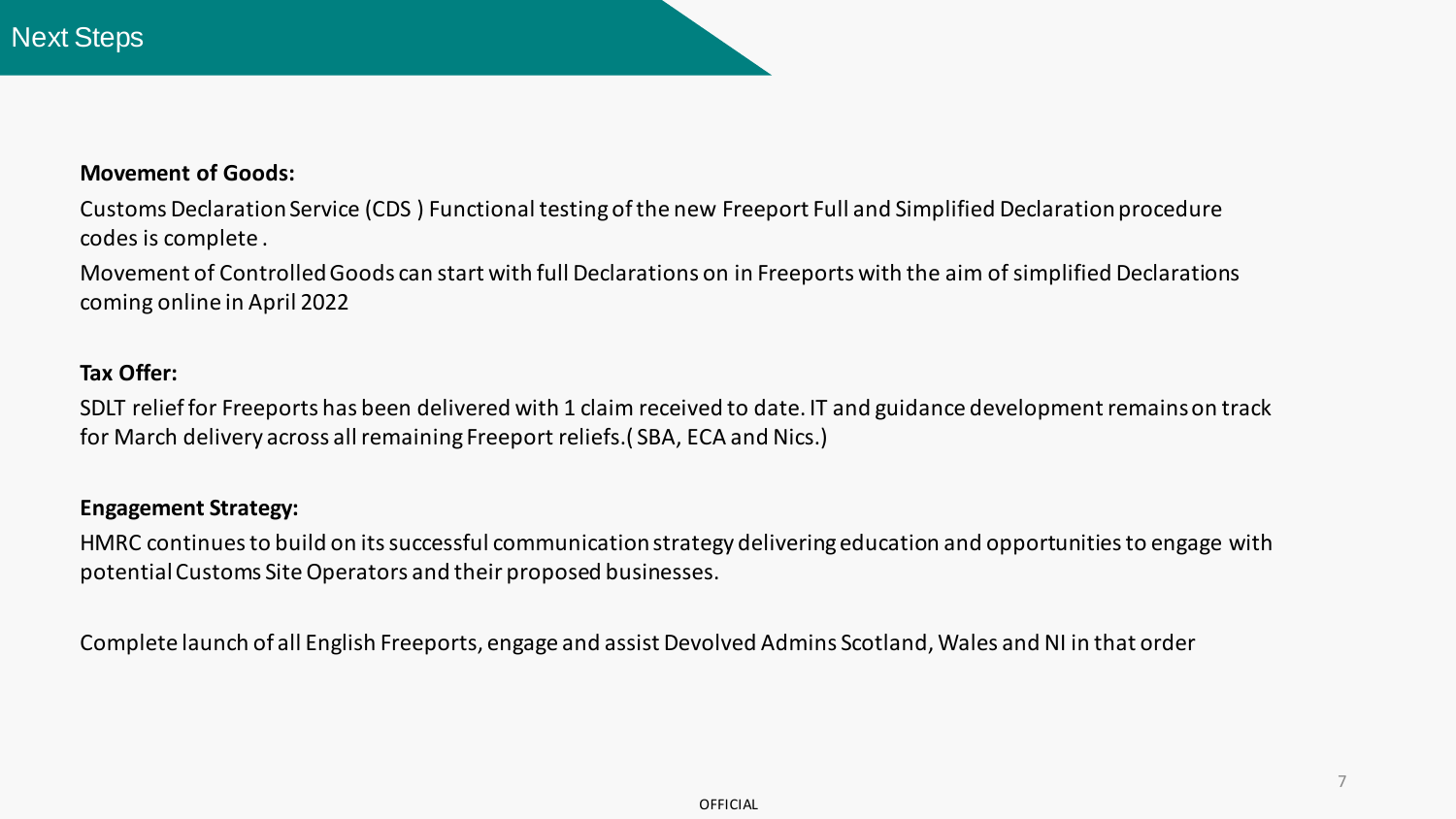More information on Freeports can be found on [Freeports Landing Page](https://www.gov.uk/guidance/freeports) on GOV.UK

#### **Customs:**

- [Check if your goods can be moved into a Freeport customs site](https://eur03.safelinks.protection.outlook.com/?url=https%3A%2F%2Fwww.gov.uk%2Fguidance%2Fcheck-if-your-goods-can-be-moved-into-a-freeport-customs-site&data=04%7C01%7Chmrcfreeports%40hmrc.gov.uk%7Cd5e94b410280454e225c08d9b0be002c%7Cac52f73cfd1a4a9a8e7a4a248f3139e1%7C0%7C0%7C637735152348660222%7CUnknown%7CTWFpbGZsb3d8eyJWIjoiMC4wLjAwMDAiLCJQIjoiV2luMzIiLCJBTiI6Ik1haWwiLCJXVCI6Mn0%3D%7C3000&sdata=KMxTUyZUVk%2BOXlnTqHxPZWUo2K%2BlWer5tYl2tdbWtgM%3D&reserved=0) **(***published 15 November 2021***)**
- [Apply to be a Freeport customs site operator](https://www.gov.uk/guidance/apply-to-be-a-freeport-customs-site-operator) **(***published 31 August 2021, updated 19 November 2021***)**
- [Declaring goods and paying tax when using a Freeport customs site](https://eur03.safelinks.protection.outlook.com/?url=https%3A%2F%2Fwww.gov.uk%2Fguidance%2Fdeclaring-goods-and-paying-tax-when-using-a-freeport-customs-site&data=04%7C01%7Chmrcfreeports%40hmrc.gov.uk%7Cd5e94b410280454e225c08d9b0be002c%7Cac52f73cfd1a4a9a8e7a4a248f3139e1%7C0%7C0%7C637735152348660222%7CUnknown%7CTWFpbGZsb3d8eyJWIjoiMC4wLjAwMDAiLCJQIjoiV2luMzIiLCJBTiI6Ik1haWwiLCJXVCI6Mn0%3D%7C3000&sdata=1HZ2BlsCL8z0DjK%2Fk5hzEpkTxz5pJT34aErEOsk5dbc%3D&reserved=0) **(***published 20 September 2021)*
- [Apply to use the Freeport customs special procedure](https://eur03.safelinks.protection.outlook.com/?url=https%3A%2F%2Fwww.gov.uk%2Fguidance%2Fapply-to-use-the-freeport-customs-special-procedure&data=04%7C01%7Chmrcfreeports%40hmrc.gov.uk%7Cd5e94b410280454e225c08d9b0be002c%7Cac52f73cfd1a4a9a8e7a4a248f3139e1%7C0%7C0%7C637735152348670176%7CUnknown%7CTWFpbGZsb3d8eyJWIjoiMC4wLjAwMDAiLCJQIjoiV2luMzIiLCJBTiI6Ik1haWwiLCJXVCI6Mn0%3D%7C3000&sdata=YdYehjXrsSbu7zwPseXjJFTGtQv8sLjKz6O%2Bz9ZSGwE%3D&reserved=0) **(***published 20 September 2021)*
- [Processing or storing similar goods to replace Freeport customs special procedure goods](https://eur03.safelinks.protection.outlook.com/?url=https%3A%2F%2Fwww.gov.uk%2Fguidance%2Fprocessing-or-storing-identical-goods-to-replace-freeport-customs-special-procedure-goods%23history&data=04%7C01%7Chmrcfreeports%40hmrc.gov.uk%7Cd5e94b410280454e225c08d9b0be002c%7Cac52f73cfd1a4a9a8e7a4a248f3139e1%7C0%7C0%7C637735152348670176%7CUnknown%7CTWFpbGZsb3d8eyJWIjoiMC4wLjAwMDAiLCJQIjoiV2luMzIiLCJBTiI6Ik1haWwiLCJXVCI6Mn0%3D%7C3000&sdata=GIXTTu3vR4VLjlqWf8P%2FRLG8wD95OIePva%2F2PWNQQAI%3D&reserved=0) **(***published 8 October 2021***)**
- [Get your business ready to use a Freeport customs site](https://eur03.safelinks.protection.outlook.com/?url=https%3A%2F%2Fwww.gov.uk%2Fguidance%2Fget-your-business-ready-to-use-a-freeport-customs-site%23history&data=04%7C01%7Chmrcfreeports%40hmrc.gov.uk%7Cd5e94b410280454e225c08d9b0be002c%7Cac52f73cfd1a4a9a8e7a4a248f3139e1%7C0%7C0%7C637735152348680127%7CUnknown%7CTWFpbGZsb3d8eyJWIjoiMC4wLjAwMDAiLCJQIjoiV2luMzIiLCJBTiI6Ik1haWwiLCJXVCI6Mn0%3D%7C3000&sdata=6w9wAXtyl6MHz4Tk97Vm3wxcYmK9U5IVOWs9M4qGNbM%3D&reserved=0) **(***published 20 September 2021)*
- [Operating a Freeport customs site](https://eur03.safelinks.protection.outlook.com/?url=https%3A%2F%2Fwww.gov.uk%2Fguidance%2Foperating-a-freeport-customs-site&data=04%7C01%7Chmrcfreeports%40hmrc.gov.uk%7Cd5e94b410280454e225c08d9b0be002c%7Cac52f73cfd1a4a9a8e7a4a248f3139e1%7C0%7C0%7C637735152348680127%7CUnknown%7CTWFpbGZsb3d8eyJWIjoiMC4wLjAwMDAiLCJQIjoiV2luMzIiLCJBTiI6Ik1haWwiLCJXVCI6Mn0%3D%7C3000&sdata=2xx5BusAmDmdoHCBbhnLYR9%2F0FX5pPjp6APINdOnmbs%3D&reserved=0) **(***published 31 August 2021***)**
- [Moving processed or repaired goods into free circulation or re-exporting them](https://eur03.safelinks.protection.outlook.com/?url=https%3A%2F%2Fwww.gov.uk%2Fguidance%2Fmoving-processed-or-repaired-goods-into-free-circulation-or-re-exporting-them%23history&data=04%7C01%7Chmrcfreeports%40hmrc.gov.uk%7Cd5e94b410280454e225c08d9b0be002c%7Cac52f73cfd1a4a9a8e7a4a248f3139e1%7C0%7C0%7C637735152348680127%7CUnknown%7CTWFpbGZsb3d8eyJWIjoiMC4wLjAwMDAiLCJQIjoiV2luMzIiLCJBTiI6Ik1haWwiLCJXVCI6Mn0%3D%7C3000&sdata=9ci0HYG%2BvSTUq%2B7K2VtP8aeD%2B8xmsl4PhVOXOt%2FNr2E%3D&reserved=0) *(published 21 January 2020)*

### **Tax:**

- [Check if you can claim National Insurance relief in Freeport tax sites](https://www.gov.uk/guidance/check-if-you-can-claim-national-insurance-relief-in-freeport-tax-sites) **(***published 28 February 2022)*
- [Check if you can claim the enhanced capital allowance relief in Freeport tax sites](https://eur03.safelinks.protection.outlook.com/?url=https%3A%2F%2Fwww.gov.uk%2Fguidance%2Fcheck-if-you-can-claim-the-enhanced-capital-allowance-relief-in-freeport-tax-sites&data=04%7C01%7Chmrcfreeports%40hmrc.gov.uk%7Cd5e94b410280454e225c08d9b0be002c%7Cac52f73cfd1a4a9a8e7a4a248f3139e1%7C0%7C0%7C637735152348690088%7CUnknown%7CTWFpbGZsb3d8eyJWIjoiMC4wLjAwMDAiLCJQIjoiV2luMzIiLCJBTiI6Ik1haWwiLCJXVCI6Mn0%3D%7C3000&sdata=GFnNQSsnww4HSnygtNjwU25HbbJ6P8Og0Cn8Pglp%2BRw%3D&reserved=0) **(***published 12 November 2021***)**
- [Check if you can claim enhanced structures and buildings allowance relief in Freeport tax sites](https://eur03.safelinks.protection.outlook.com/?url=https%3A%2F%2Fwww.gov.uk%2Fguidance%2Fcheck-if-you-can-claim-enhanced-structures-and-buildings-allowance-relief-in-freeport-tax-sites&data=04%7C01%7Chmrcfreeports%40hmrc.gov.uk%7Cd5e94b410280454e225c08d9b0be002c%7Cac52f73cfd1a4a9a8e7a4a248f3139e1%7C0%7C0%7C637735152348690088%7CUnknown%7CTWFpbGZsb3d8eyJWIjoiMC4wLjAwMDAiLCJQIjoiV2luMzIiLCJBTiI6Ik1haWwiLCJXVCI6Mn0%3D%7C3000&sdata=923%2Fh%2BHvRc3qSsnVwNcGa%2FilJevg1UXGvQ9G2aBe8js%3D&reserved=0) **(***published 12 November 2021***)**
- [Check if you can claim relief from Stamp Duty Land Tax in Freeport tax sites](https://eur03.safelinks.protection.outlook.com/?url=https%3A%2F%2Fwww.gov.uk%2Fguidance%2Fcheck-if-you-can-claim-relief-from-stamp-duty-land-tax-in-freeport-tax-sites&data=04%7C01%7Chmrcfreeports%40hmrc.gov.uk%7Cd5e94b410280454e225c08d9b0be002c%7Cac52f73cfd1a4a9a8e7a4a248f3139e1%7C0%7C0%7C637735152348700049%7CUnknown%7CTWFpbGZsb3d8eyJWIjoiMC4wLjAwMDAiLCJQIjoiV2luMzIiLCJBTiI6Ik1haWwiLCJXVCI6Mn0%3D%7C3000&sdata=WFJyTvq5VPSaZlboLuPbt8G2ier%2Bor5mVaVzUo3f4fY%3D&reserved=0) **(***published 9 July 2021)*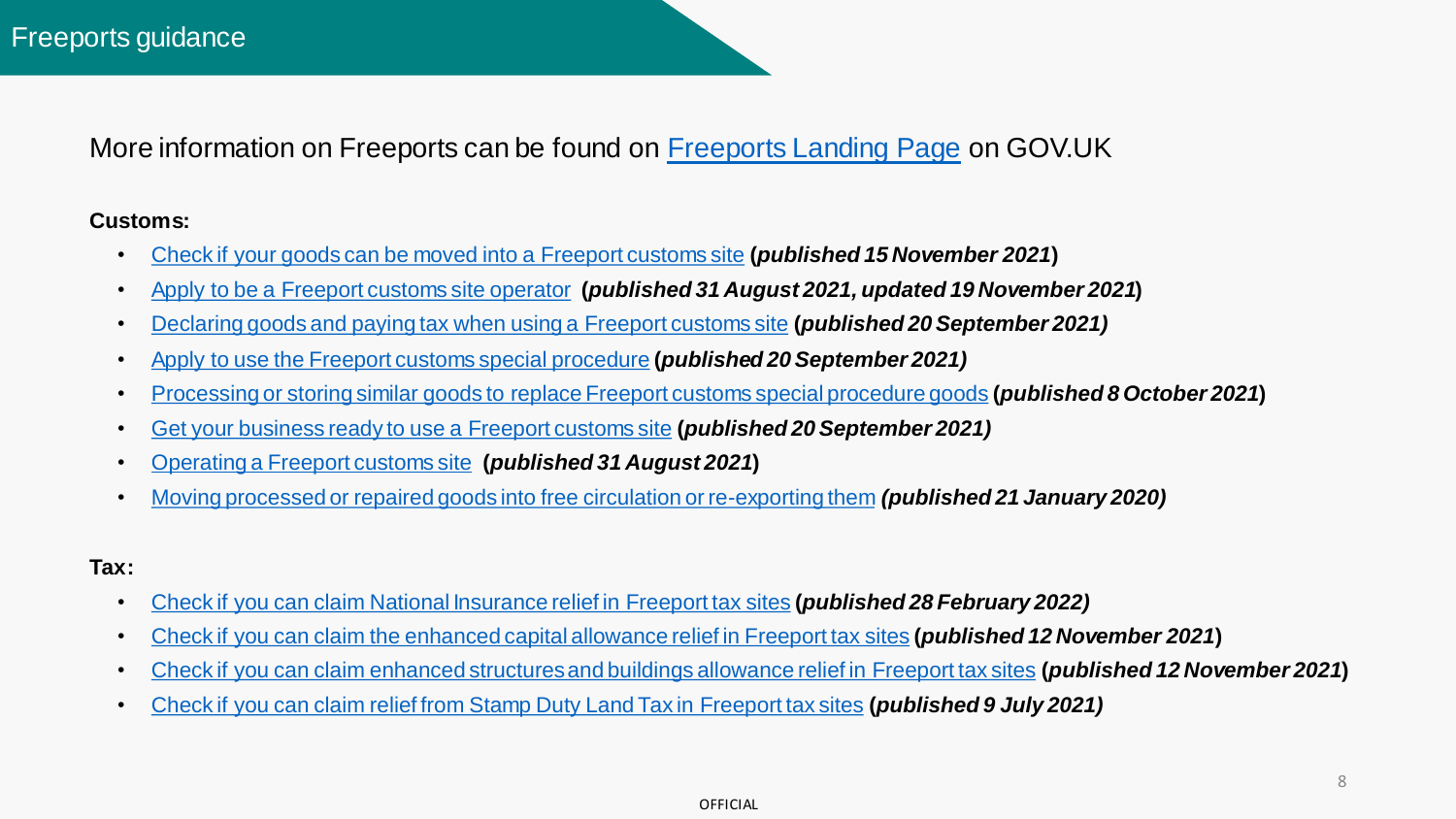Details for the English Freeports can be found below:

- East Midlands Freeport [emfreeport.com](https://www.emfreeport.com/)
- Freeport East **[freeporteast.com](https://www.freeporteast.com/)**
- Humber Freeport [humberfreeport.org](https://humberfreeport.org/)
- Liverpool City Region Freeport [liverpoollep.org/freeport](https://liverpoollep.org/freeport/)
- 
- Solent Freeport [solentfreeport.com](https://www.solentfreeport.com/)
- Teesside Freeport the [teessidefreeport.com](https://www.teessidefreeport.com/)
- Thames Freeport [thamesfreeport.com](https://thamesfreeport.com/)

• Plymouth and South Devon Freeport [plymouth.gov.uk/plymouthandsouthdevonfreezone](https://www.plymouth.gov.uk/plymouthandsouthdevonfreeport)